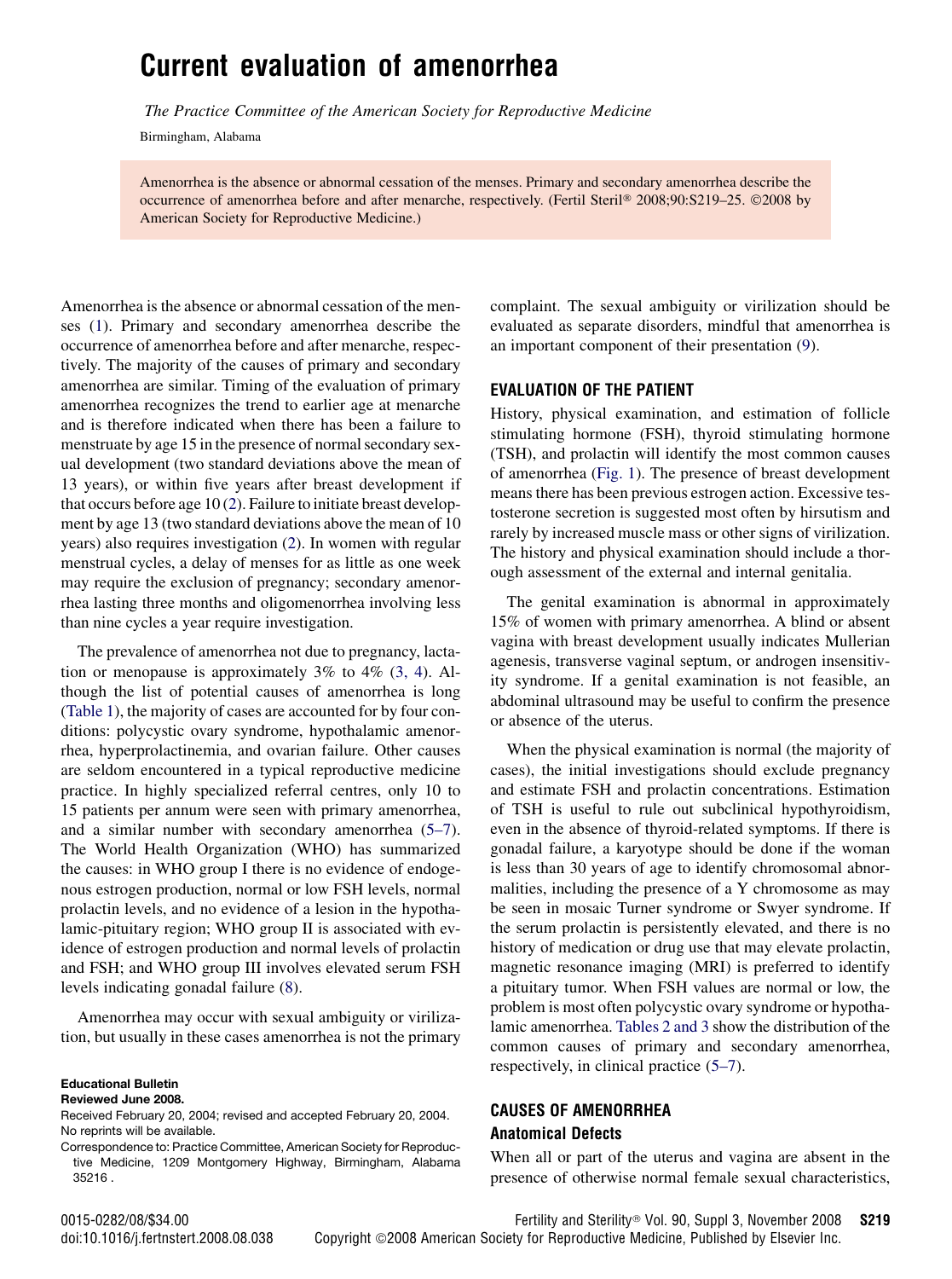## <span id="page-1-0"></span>TABLE 1

## Classification of amenorrhea (not including disorders of congenital sexual ambiguity).

- I. Anatomic defects (outflow tract)
	- A. Müllerian agenesis (Mayer-Rokitansky-Kuster-Hauser syndrome)
	- B. Complete androgen resistance (testicular feminization)
	- C. Intrauterine synechiae (Asherman syndrome)
	- D. Imperforate hymen
	- E. Transverse vaginal septum
	- F. Cervical agenesis—isolated
	- G. Cervical stenosis—iatrogenic
	- H. Vaginal agenesis—isolated
	- I. Endometrial hypoplasia or aplasia—congenital
- II. Primary hypogonadism
	- A. Gonadal dysgenesis
		- 1. Abnormal karyotype
			- a. Turner syndrome 45,X
			- b. Mosaicism
		- 2. Normal karyotype
			- a. Pure gonadal dysgenesis
				- i. 46,XX
				- ii. 46,XY (Swyer syndrome)
	- B. Gonadal agenesis
	- C. Enzymatic deficiency
		- 1.  $17\alpha$ -Hydroxylase deficiency
		- 2. 17,20-Lyase deficiency
		- 3. Aromatase deficiency
	- D. Premature ovarian failure
		- 1. Idiopathic
		- 2. Injury
			- a. Chemotherapy
			- b. Radiation
			- c. Mumps oophoritis
		- 3. Resistant ovary
			- a. Idiopathic
- III. Hypothalamic causes
	- A. Dysfunctional
		- 1. Stress
		- 2. Exercise
		- 3. Nutrition-related
			- a. Weight loss, diet, malnutrition
			- b. Eating disorders (anorexia nervosa, bulimia)
		- 4. Pseudocyesis
	- B. Other disorders
		- 1. Isolated gonadotropin deficiency
			- a. Kallmann syndrome
			- b. Idiopathic hypogonadotropic hypogonadism
		- 2. Infection
			- a. Tuberculosis

ASRM Practice Committee. Amenorrhea. Fertil Steril 2008.

# TABLE 1

## Continued.

- b. Syphilis
- c. Encephalitis/meningitis
- d. Sarcoidosis
- 3. Chronic debilitating disease
- 4. Tumors
	- a. Craniopharyngioma
	- b. Germinoma
	- c. Hamartoma
	- d. Langerhans cell histiocytosis
	- e. Teratoma
	- f. Endodermal sinus tumor
	- g. Metastatic carcinoma
- IV. Pituitary causes
	- A. Tumors
		- 1. Prolactinomas
		- 2. Other hormone-secreting pituitary tumor (ACTH, thyrotropin-stimulating hormone, growth hormone, gonadotropin)
			- b. Mutations of FSH receptor
			- c. Mutations of LH receptor
			- d. Fragile X syndrome
		- 4. Autoimmune disease
		- 5. Galactosemia
- V. Other endocrine gland disorders
	- A. Adrenal disease
		- 1. Adult-onset adrenal hyperplasia
		- 2. Cushing syndrome
	- B. Thyroid disease
		- 1. Hypothyroidism
		- 2. Hyperthyroidism
	- C. Ovarian tumors
		- 1. Granulosa-theca cell tumors
		- 2. Brenner tumors
		- 3. Cystic teratomas
		- 4. Mucinous/serous cystadenomas
		- 5. Krukenberg tumors
		- 3. Nonfunctional tumors
			- (craniopharyngioma)
		- 4. Metastatic carcinoma
	- B. Space-occupying lesions
		- 1. Empty sella
		- 2. Arterial aneurysm
	- C. Necrosis
		- 1. Sheehan syndrome
		- 2. Panhypopituitarism
	- D. Inflammatory/infiltrative
		- 1. Sarcoidosis
		- 2. Hemochromatosis

A. Polycystic ovary syndrome

ASRM Practice Committee. Amenorrhea. Fertil Steril 2008.

- 3. Lymphocytic hypophysitis
- E. Gonadotropin mutations (FSH)
- VI. Multifactorial causes

S220 ASRM Practice Committee **Amenorrhea** Amenorrhea Vol. 90, Suppl 3, November 2008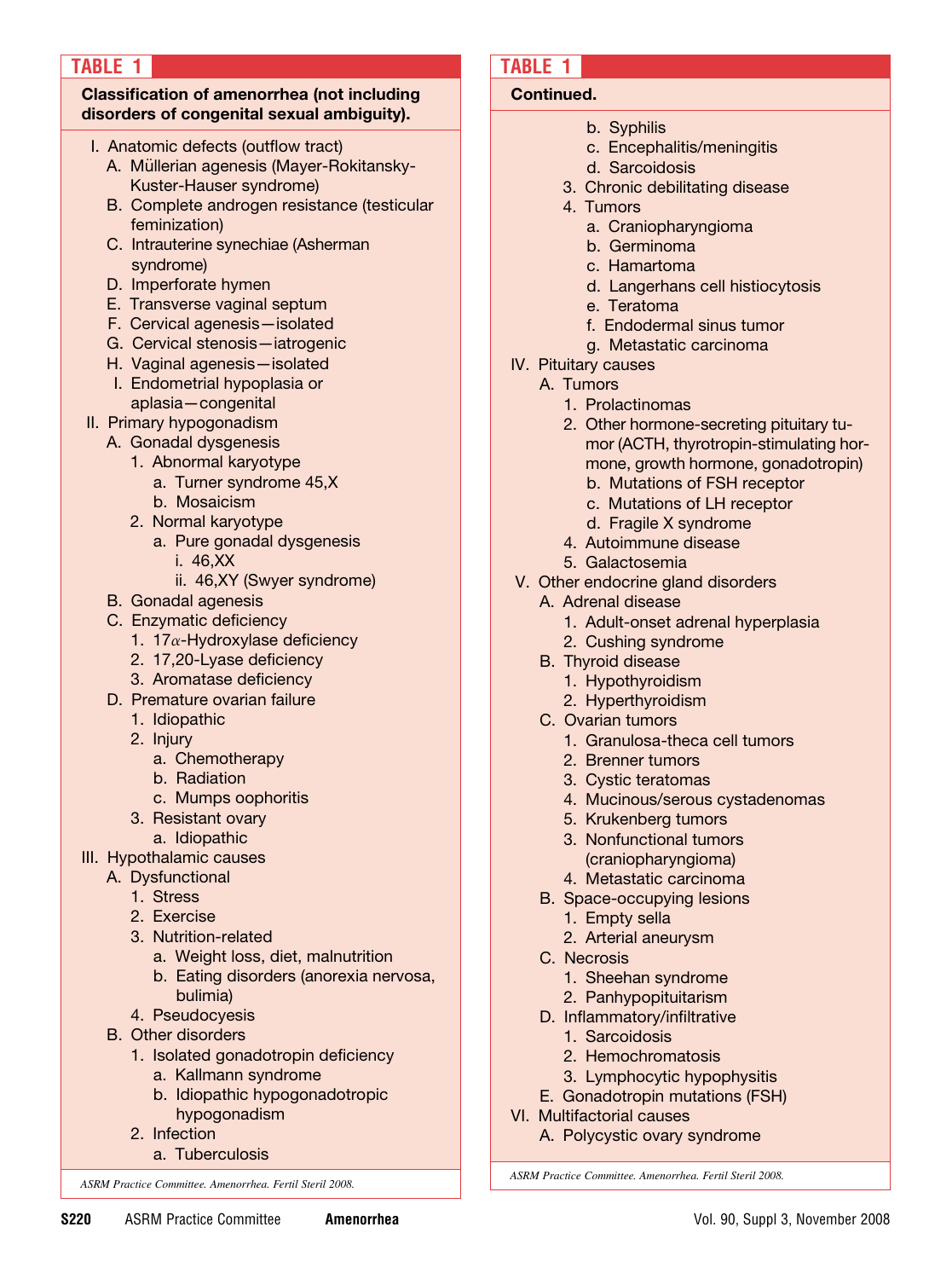## <span id="page-2-0"></span>FIGURE 1



the diagnosis is usually Mullerian agenesis, which accounts for approximately 10% of cases of primary amenorrhea. Mullerian agenesis is associated with urogenital malformations such as unilateral renal agenesis, pelvic kidney, horseshoe kidney, hydronephrosis, and ureteral duplication. Mullerian agenesis must be differentiated from complete androgen insensitivity because the vagina may be absent or short in both disorders. Complete androgen insensitivity is rare, having an incidence as low as 1 in 60,000 [\(10](#page-6-0)), but it comprises approximately 5% of cases of primary amenorrhea ([Table 2](#page-3-0)). The simplest means of distinguishing between Mullerian agenesis and complete androgen insensitivity is by measuring serum testosterone, which is in the normal male range or higher in the latter condition ([11\)](#page-6-0). Complete androgen insensitivity is suggested by family history, the absence of pubic hair, and the occasional presence of inguinal masses. The diagnosis can be confirmed by a 46, XY karyotype. The incidence of gonadal malignancy is 22%, but it rarely occurs before age 20 [\(12](#page-6-0)). A plan should be established for the timely removal of the gonads following breast development and the attainment of adult stature.

Other anatomic defects include imperforate hymen (1 in 1,000 women), transverse vaginal septum (1 in 80,000 women), and isolated absence of the vagina or cervix [\(13](#page-6-0)). These conditions are more likely to present with cyclic pain and an accumulation of blood behind the obstruction which can lead to endometriosis and pelvic adhesions. Amenorrhea after an episode of postpartum endometritis or an operative procedure involving the uterus, particularly curettage for postpartum hemorrhage, elective abortion, or a missed

Lack of gonadal function is marked by high FSH levels. Gonadal failure can occur at any age, even in utero, when it is usually the result of gonadal agenesis or gonadal dysgenesis. Gonadal failure in genetically XX individuals is ovarian fail-

Elevated FSH Levels

ure; when this occurs at any time before onset of sexual maturation, there will be primary amenorrhea and incomplete breast development. Genetically XY individuals with gonadal failure will have female genitalia because Mullerian inhibiting factor and testosterone will not be produced. Gonadal tumors occur in up to 25% of women with a Y chromosome; unlike complete androgen insensitivity, these gonads do not secrete hormones and should be removed at the time of diagnosis ([14\)](#page-6-0).

abortion, is usually due to intrauterine synechiae. If the vaginal opening is patent and the cervix is visualized with a speculum, a sound or probe can confirm the presence or the absence of cervical stenosis or scarring ([9\)](#page-6-0). To evaluate intrauterine synechiae, an imaging procedure (hysterosalpingogram, sonohysterogram, or hysteroscopy) is indicated.

Gonadal dysgenesis (streak gonads) can occur with normal XX and XY karyotypes and a variety of abnormal karyotypes, most commonly 45,X (Turner syndrome), in which oocyte loss is accelerated after 18 weeks in utero [\(15, 16](#page-6-0)). Turner syndrome is often diagnosed in early childhood because of the well-known phenotypic characteristics (short stature, webbed neck and low hairline), and therefore many patients do not present for assessment of primary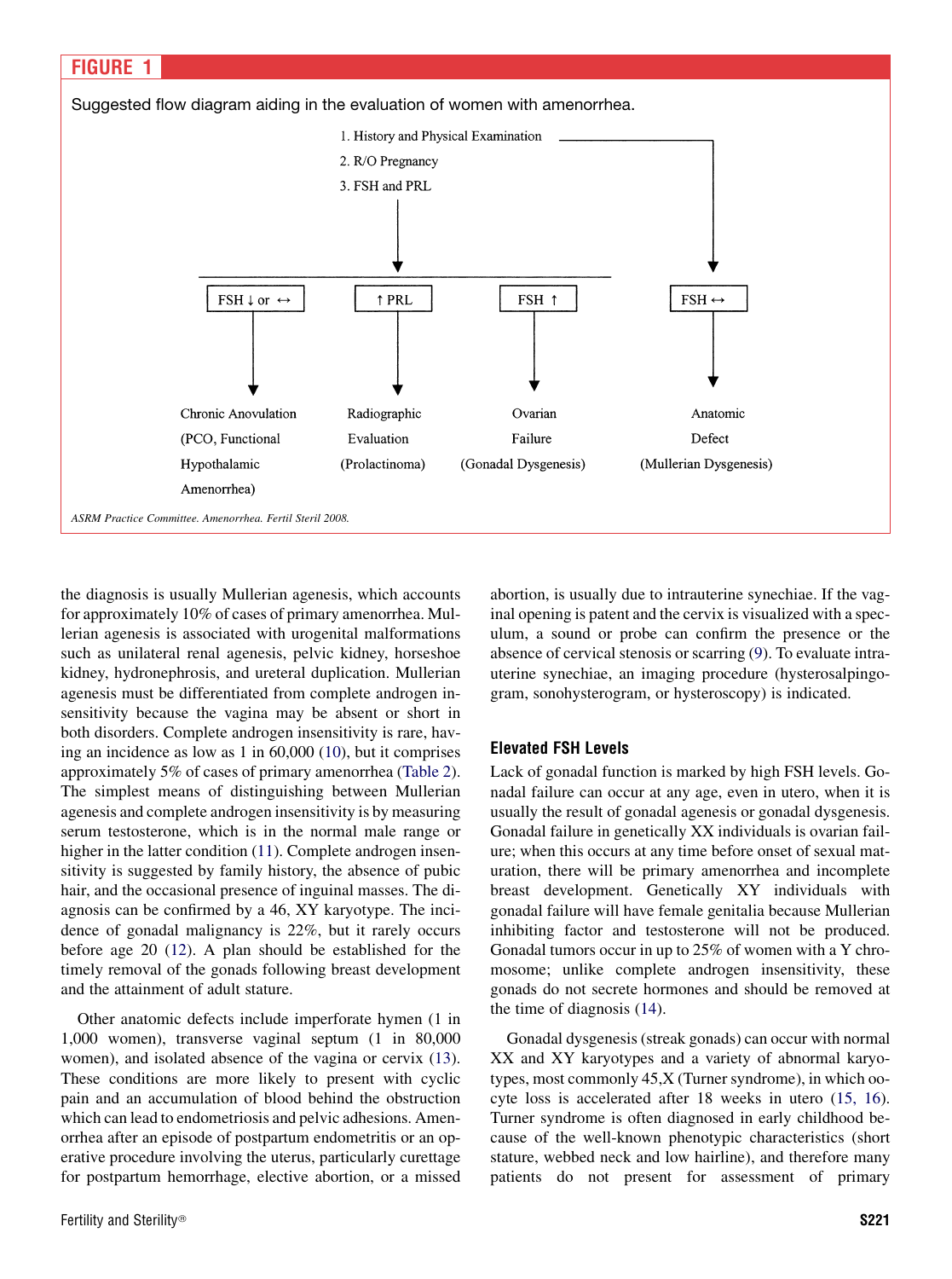<span id="page-3-0"></span>

| <b>TABLE 2</b>                              |                                 |  |
|---------------------------------------------|---------------------------------|--|
| Common causes of primary amenorrhea (4, 6). |                                 |  |
| Category                                    | Approximate<br>frequency $(\%)$ |  |
| Breast development                          | 30                              |  |
| Mullerian agenesis                          | 10                              |  |
| Androgen insensitivity                      | 9                               |  |
| Vaginal septum                              | $\overline{c}$                  |  |
| Imperforate hymen                           | $\mathbf{1}$                    |  |
| <b>Constitutional delay</b>                 | 8                               |  |
| No breast development: high FSH             | 40                              |  |
| 46 XX                                       | 15                              |  |
| 46 XY                                       | 5                               |  |
| Abnormal                                    | 20                              |  |
| No breast development: low FSH              | 30                              |  |
| Constitutional delay                        | 10                              |  |
| Prolactinomas                               | 5                               |  |
| Kallman syndrome                            | $\overline{c}$                  |  |
| <b>Other CNS</b>                            | 3                               |  |
| Stress, weight loss, anorexia               | 3                               |  |
| <b>PCOS</b>                                 | 3                               |  |
| Congenital adrenal hyperplasia              | 3                               |  |
| Other                                       | $\mathbf{1}$                    |  |

amenorrhea. Uncommon causes of ovarian failure include FSH or LH receptor mutations [\(17, 18\)](#page-6-0), galactosemia, 17  $\alpha$ -hydroxylase or 17,20-lyase deficiency, and aromatase deficiency [\(19–21](#page-6-0)).

ASRM Practice Committee. Amenorrhea. Fertil Steril 2008.

In premature ovarian failure (POF), amenorrhea, persistent estrogen deficiency, and elevated FSH levels occur prior to the age of 40, and this condition affects 1% to 5% of women [\(22, 23\)](#page-6-0). Iatrogenic causes of POF, such as chemotherapy and radiation therapy for malignancy, have a potential for recovery. Ovarian function may fluctuate, with increasingly irregular menstrual cycles before the final depletion of oocytes and permanent ovarian failure. The resulting fluctuation in gonadotropin levels accounts for the lack of accuracy associated with a single FSH value ([24\)](#page-6-0).

Ovarian failure is confirmed by documenting an FSH level persistently in the menopausal range. In women under 30 with POF, a karyotype should be obtained to rule out sex chromosome translocation, short arm deletion, or the presence of an occult Y chromosome, which is associated with an increased risk of gonadal tumors. About 16% of women who are carriers of the premutation of Fragile X syndrome experience premature menopause [\(19](#page-6-0)). A thorough family history should be obtained because several autosomal disorders have been associated with ovarian failure, including mutations of the phosphomannomutase 2 (PMM2) gene, the galactose-1-phosphate uridyltransferase (GALT) gene, the FSH receptor (FSHR) gene, chromosome 3q containing the Blepharophimosis gene, and the autoimmune regulator (AIRE) gene, responsible for polyendocrinopathy-candidiasis-ectodermal dystrophy ([25\)](#page-6-0). A further indication for karyotype and genetic investigation is that some patients with POF have children for whom the genetic information may be useful.

Up to 40% of women with POF may have autoimmune abnormalities, most commonly autoimmune thyroiditis  $(26, 26)$  $(26, 26)$  $(26, 26)$ [27\)](#page-6-0). POF is slightly more common in women with insulin-dependent diabetes mellitus, myasthenia gravis, and parathyroid disease than in healthy women [\(28](#page-6-0)). Autoimmune lymphocytic oophoritis may be seen in Addison's disease, in which 10% to 60% of cases may have ovarian failure, but this condition is extremely rare (1 per million women). Ovarian biopsy is not indicated in clinical practice, but because autoimmune POF could be a component of a polyglandular syndrome, patients can be screened for other abnormalities by means of TSH, thyroid autoantibodies, fasting glucose, and electrolytes ([29\)](#page-6-0). Thyroid autoantibodies may increase the ability to identify individuals likely to develop subsequent primary hypothyroidism. No currently available validated serum antibody marker can confirm a clinical diagnosis of autoimmune premature ovarian failure. Also, at this time, no therapy for infertile patients with autoimmune ovarian failure has been proven effective in a prospective controlled study.

Patients with ovarian failure should be offered estrogen and progestin treatment to promote and maintain secondary sexual characteristics and reduce the risk of developing osteoporosis. In adolescents with gonadal failure, the aim is to

| <b>TABLE 3</b>                                                                                                                                                                                               |                              |  |
|--------------------------------------------------------------------------------------------------------------------------------------------------------------------------------------------------------------|------------------------------|--|
| Common causes of secondary amenorrhea (5).                                                                                                                                                                   |                              |  |
| <b>Category</b>                                                                                                                                                                                              | Approximate<br>frequency (%) |  |
| Low or normal FSH<br>Weight loss/anorexia<br>Non-specific hypothalamic<br>Chronic anovulation<br>including PCOS<br>Hypothyroidism<br>Cushing's syndrome<br>Pituitary tumor, empty sella,<br>Sheehan syndrome | 66                           |  |
| Gonadal failure: high FSH<br>46 XX<br>Abnormal karyotype                                                                                                                                                     | 12                           |  |
| High prolactin                                                                                                                                                                                               | 13                           |  |
| Anatomic<br>Asherman syndrome                                                                                                                                                                                | 7                            |  |
| <b>Hyperandrogenic states</b><br>Ovarian tumor<br>Non-classic CAH<br>Undiagnosed                                                                                                                             | $\mathcal{P}$                |  |
| ASPM Practice Committee, Amenovshea, Fortil Storil 2008                                                                                                                                                      |                              |  |

ASRM Practice Committee. Amenorrhea. Fertil Steril 2008.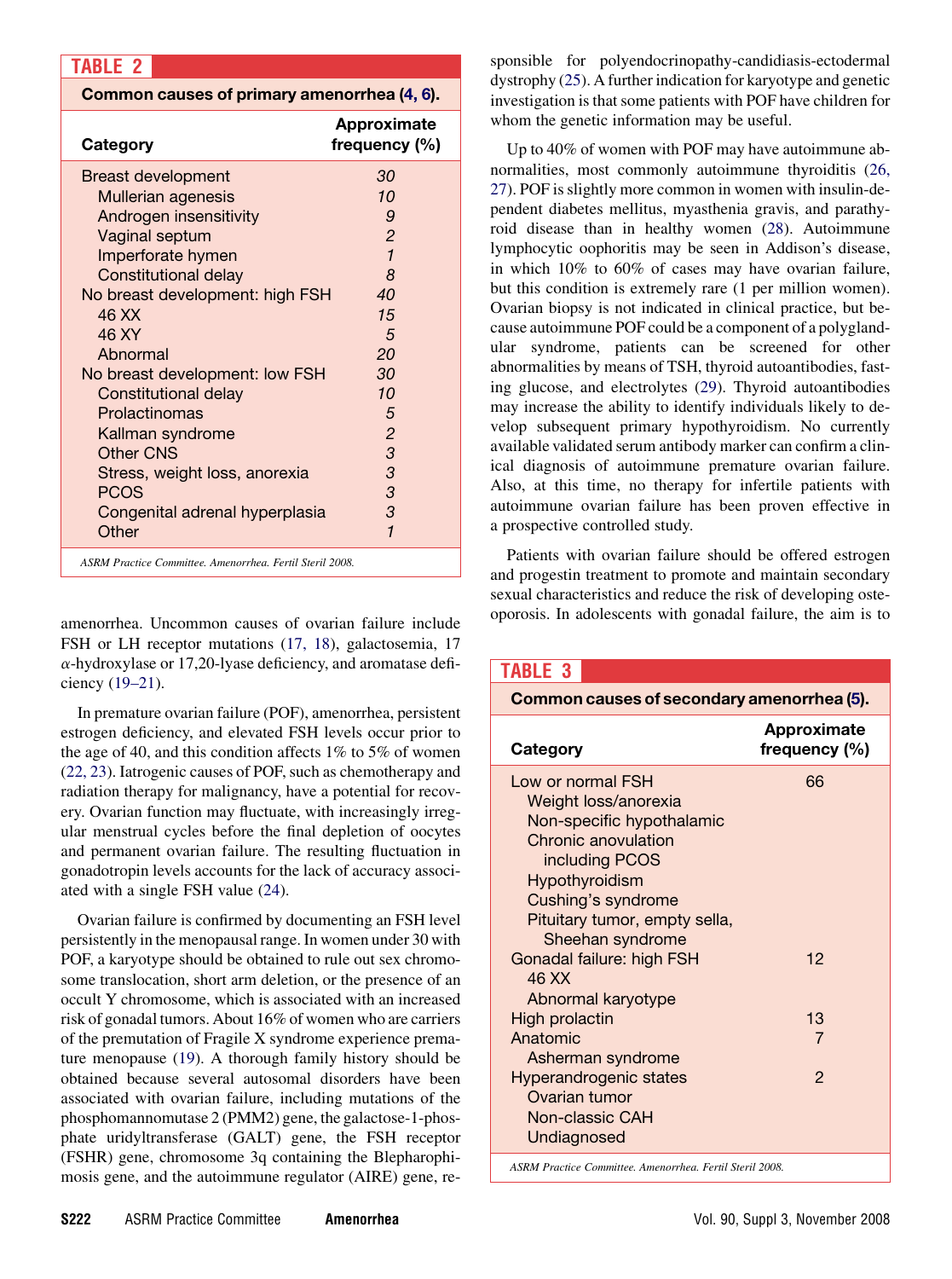mimic pubertal development with low-dose estrogens, increasing gradually to augment breast development, avoiding progestin until the breast mound and areola have developed. Rarely, some ovarian follicles remain in women with ovarian failure so that spontaneous ovulation and conception are possible, even in women taking exogenous estrogen with or without a progestogen [\(29](#page-6-0)).

### Elevated Prolactin Levels

Hyperprolactinemia is associated with decreased estradiol concentrations and amenorrhea or oligomenorrhea. Prolactin concentrations are higher in women with amenorrhea than in those with oligomenorrhea [\(30](#page-6-0)). With persistent hyperprolactinemia, after ruling out primary hypothyroidism, MRI of the pituitary is indicated. Mildly elevated prolactin levels may be a sign of another organic central nervous system lesion, such as congenital aqueductal stenosis, non-functioning adenomas, or any condition which causes pituitary stalk irritability. In women with hyperprolactinemia, the prevalence of a pituitary tumor is 50% to 60% [\(31](#page-6-0)). The likelihood of a pituitary tumor was unrelated to the level of prolactin ([31\)](#page-6-0), and only 16% of the variability in tumor size was associated with prolactin level (r=0.40, p < .001) [\(32](#page-6-0)).

Usually, however, patients with amenorrhea have larger tumors than patients with oligomenorrhea. The poor correlation between tumor presence and prolactin level indicates that MRI should be performed whenever prolactin levels are persistently elevated. In most amenorrheic women with hyperprolactinemia, prolactin levels do not decline without treatment, and the amenorrhea does not resolve as long as the prolactin levels remain elevated ([30, 32](#page-6-0)). In the absence of another organic condition, dopamine agonists are the preferred treatment of hyperprolactinemia with or without a pituitary tumor.

#### Normal or Low FSH Levels

Amenorrhea associated with normal or low FSH values and chronic anovulation is frequently unexplained. The most common diagnostic categories are hypothalamic amenorrhea and polycystic ovary syndrome, and in each case similar but less common conditions must be excluded. Hypothalamic amenorrhea is characterized by inconsistent GnRH drive, while in polycystic ovary syndrome GnRH pulses are persistently rapid or increased, leading to excessive LH synthesis, hyperandrogenism, and impaired follicular maturation [\(33](#page-6-0)). Differentiating hypothalamic amenorrhea from polycystic ovary syndrome depends on clinical judgment aided by the presence of obesity and androgenization, which are typical features of polycystic ovary syndrome. This judgment also is relevant to the prognosis because obesity and androgenization tend to reduce the likelihood of conception [\(34](#page-6-0)).

Estradiol concentration does not effectively distinguish between hypothalamic amenorrhea and polycystic ovary syndrome. Although hypothalamic amenorrhea implies that levels of estradiol should be low, while normal levels of estradiol are expected with polycystic ovary syndrome, estradiol concentrations tend to fluctuate and each condition is associated with both normal and low estrogen production. As an indication of endogenous estrogen levels, the duration of the amenorrhea and clinical features are more important than measurement of estradiol, the progesterone challenge test, or presence of cervical mucus. Although the progesterone challenge test might seem to characterize estrogen production, withdrawal bleeding correlates poorly with estrogen status and the test imposes a delay on the diagnostic process. The false positive rate is high: up to 20% of women with oligomenorrhea or amenorrhea in whom estrogen is present have no withdrawal bleeding [\(35](#page-6-0)). The false negative rate is also high; withdrawal bleeding occurs in up to 40% of women with amenorrhea due to stress, weight loss, exercise, or hyperprolactinemia where estrogen production is usually reduced [\(36](#page-6-0)) and in up to 50% of women with ovarian failure [\(29](#page-6-0)).

#### Hypothalamic Amenorrhea

Functional disorders of the hypothalamus or higher centers are the most common reason for chronic anovulation. Psychogenic stress, weight changes, undernutrition, and excessive exercise are frequently associated with functional hypothalamic amenorrhea, but the pathophysiologic mechanisms are unclear. More cases of amenorrhea are associated with weight loss than with anorexia, which is rare  $(15 \text{ cases})$ per 100,000 women per year), but amenorrhea with anorexia nervosa is more severe ([37, 38\)](#page-6-0). Women involved in competitive sports activities have a three-fold higher risk of primary or secondary amenorrhea than others, and the highest prevalence is among long-distance runners [\(39\)](#page-6-0). Infrequently, hypothalamic dysfunction occurs before menarche and presents as primary amenorrhea in approximately 3% of adolescents; usually secondary sexual characteristics will develop and menstrual cycles will evolve without therapy ([40\)](#page-6-0).

Chronic debilitating diseases, such as uncontrolled juvenile diabetes, end-stage kidney disease, malignancy, acquired immune deficiency syndrome, or malabsorption, which are uncommon in women of reproductive age, may lead to anovulation and amenorrhea through a central mechanism.

Other rare causes of hypothalamic amenorrhea include isolated gonadotropin deficiency. This is most often due to Kallmann syndrome, which is associated with defects in olfactory bulb development. Thus, these women may have anosmia as well as amenorrhea and low gonadotropins due to gonadotropin-releasing hormone (GnRH) deficiency [\(41](#page-6-0)). Mutations in gonadotropin-releasing hormone receptor genes also may be associated with hypogonadotropic hypogonadism ([42\)](#page-6-0). Pituitary disorders that cause anovulation include Sheehan syndrome, necrosis of the pituitary gland, and empty sella syndrome [\(43](#page-6-0)). When amenorrhea persists and stress, excessive exercise, or weight loss can be confidently excluded as causes, MRI may be indicated to rule out organic disease in the central nervous system, hypothalamus, or pituitary gland.

Women with hypothalamic amenorrhea are susceptible to the development of osteoporosis [\(44](#page-6-0)). Unless the primary cause can be easily treated, cyclic estrogen-progestin therapy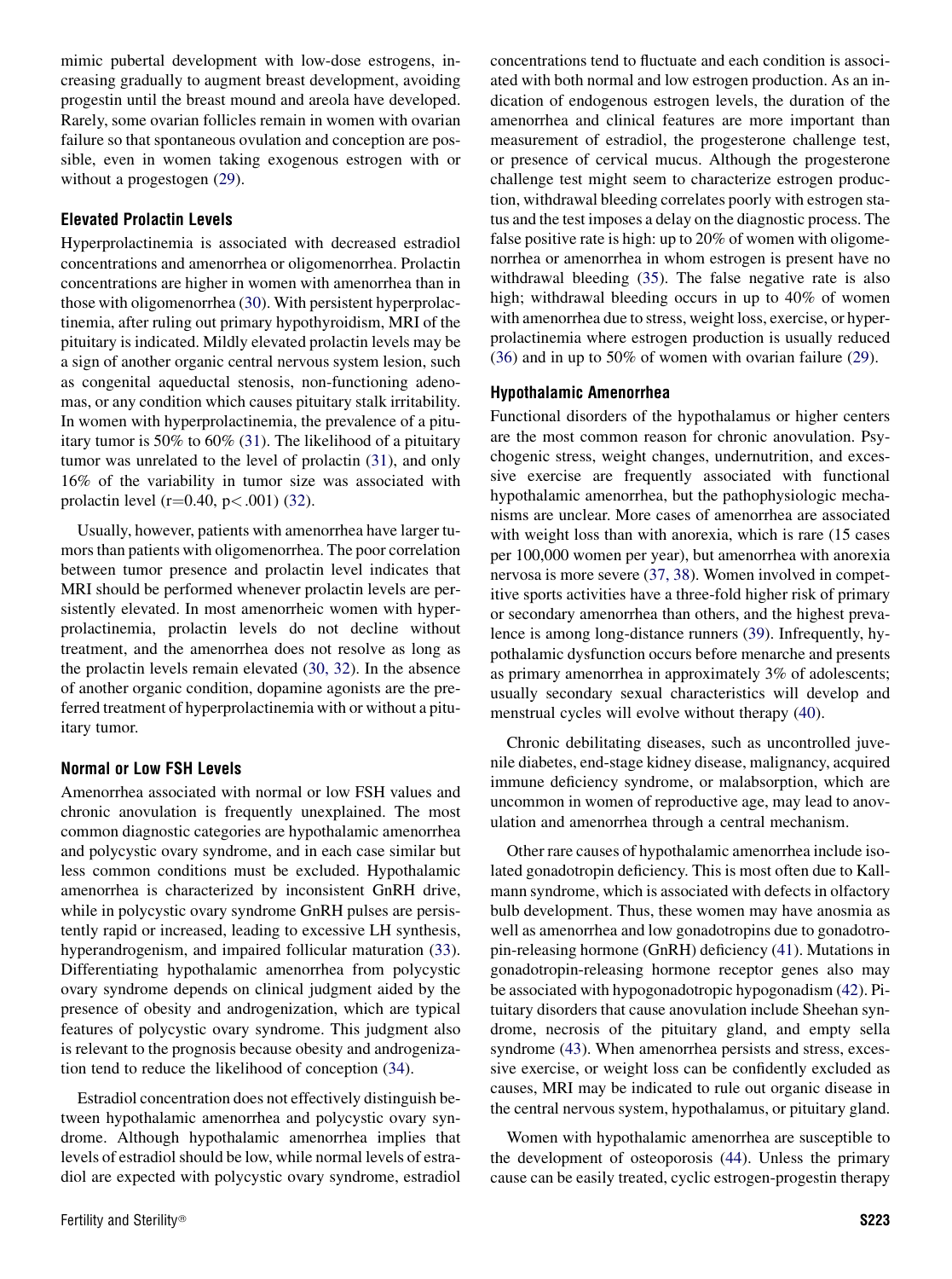<span id="page-5-0"></span>or oral contraceptive pills should be initiated to prevent excessive bone loss. If pregnancy is desired, good nutrition and optimal body weight are important objectives but may be difficult to achieve. Ovulation induction with clomiphene citrate, exogenous gonadotropins, or pulsatile GnRH therapy should be offered [\(45](#page-6-0)).

### Polycystic Ovary Syndrome

When amenorrhea is associated with evidence of androgen excess, the most common disorder is polycystic ovary syndrome (PCOS). Less commonly, amenorrhea with hyperandrogenism arises from adrenal diseases, such as nonclassical adrenal hyperplasia and Cushing syndrome or from androgen-producing tumors ([46\)](#page-6-0). Other disorders that may cause chronic anovulation ([Table 1\)](#page-1-0) are much less common than PCOS, and in each case special characteristics are likely to direct the investigation toward a specific diagnosis.

PCOS is characterized by menstrual disturbances ranging from dysfunctional uterine bleeding to oligomenorrhea and amenorrhea, hyperandrogenism, and infertility. Seventyfive percent of North American women with PCOS are obese [\(47](#page-6-0)). PCOS patients are more likely to present with oligomenorrhea (76%) than amenorrhea (24%) ([34, 48](#page-6-0)). The symptoms often occur first at menarche, but the signs of androgen excess may not become evident until several years later and these signs increase over time.

The 1990 National Institutes of Health/National Institute of Child Health and Human Development (NIH/NICHHD) criteria for PCOS, although not a consensus, were as follows: (1) ovulatory dysfunction, (2) clinical evidence of hyperandrogenism (hirsutism, acne, androgenic alopecia) and/or hyperandrogenemia, and (3) exclusion of other related disorders such as hyperprolactinemia, thyroid abnormalities, and nonclassical adrenal hyperplasia ([49\)](#page-6-0). An international consensus conference held in 2003 concluded that the syndrome ''encompasses a broader spectrum of signs and symptoms of ovarian dysfunction than those defined by the original diagnostic criteria'' ([50\)](#page-6-0). Therefore, participants concluded that individuals must have two out of three of the following features to be classified as having PCOS:

- 1 Oligo- and/or anovulation.
- 2 Clinical and/or biochemical signs of hyperandrogenism.
- 3 Ultrasound evidence of polycystic ovaries.

In addition, other etiologies such as congenital adrenal hyperplasia, androgen secreting tumors, and Cushing syndrome must have been excluded. This definition is open to challenge because at least one study has noted that ultrasonographic criteria for diagnosis of PCOS are not useful because one-fifth of women with regular cycles have ovaries that appear polycystic [\(51](#page-6-0)). Many of the participants of the conference argued that hyperandrogenic women with PCOS may have regular menstrual cycles. No doubt the definition will continue to evolve with new research findings.

Although several endocrine abnormalities are associated with PCOS, there is no universally accepted definition based

on hormonal criteria. Serum androgen levels usually range from upper normal to two-fold higher than normal in women with PCOS. Prolactin levels are mildly elevated in 10% to 25% of women with PCOS. The LH/FSH ratio may be greater than 2, but gonadotropin values are not useful to confirm the diagnosis ([47, 49–51\)](#page-6-0).

Women with PCOS are frequently insulin resistant; insulin sensitivity is reduced by 30% to 40%, leading to hyperinsulinemia, but the insulin response may be inadequate because of beta-cell dysfunction. Thus, PCOS patients are pre-disposed to glucose intolerance [\(52](#page-6-0)). Impaired glucose tolerance occurs in 31% of PCOS patients, but fasting glucose is elevated in only 7.5%. It can be argued that women with PCOS should be screened for type 2 diabetes [\(52, 53\)](#page-6-0). Obesity further exacerbates insulin resistance, and higher insulin concentrations are associated with higher androgen levels [\(34](#page-6-0)).

## CONCLUSIONS

- Amenorrhea is an uncommon presentation in reproductive medicine.
- The four most common causes are polycystic ovary syndrome, hypothalamic amenorrhea, ovarian failure, and hyperprolactinemia.
- The initial useful laboratory tests are FSH, TSH, and prolactin.
- Differentiating hypothalamic amenorrhea from polycystic ovary syndrome depends on clinical judgment, aided by the presence or absence of androgenization.

Acknowledgment: This report was developed under the direction of the Practice Committee of the American Society for Reproductive Medicine as a service to its members and other practicing clinicians. While this document reflects appropriate management of a problem encountered in the practice of reproductive medicine, it is not intended to be the only approved standard of practice or to dictate an exclusive course of treatment. Other plans of management may be appropriate, taking into account the needs of the individual patient, available resources, and institutional or clinical practice limitations. This report was approved by the Board of Directors of the American Society for Reproductive Medicine in January 2004.

## REFERENCES

- 1. Stedman's Medical Dictionary. 27th ed. Philadelphia: Lippincott Williams & Wilkins, 2000:56.
- 2. Herman-Giddens ME, Slora EJ, Wasserman RC, Bourdony CJ, Bhapkar MV, Koch GG, et al. Secondary sexual characteristics and menses in young girls seen in office practice: a study from the Pediatric Research in Office Settings network. Pediatrics 1997;99:505–12.
- 3. Pettersson F, Fries H, Nillius SJ. Epidemiology of secondary amenorrhea. I. Incidence and prevalence rates. Am J Obstet Gynecol 1973;117:80–6.
- 4. Bachmann G, Kemmann E. Prevalence of oligomenorrhea and amenorrhea in a college population. Am J Obstet Gynecol 1982;144:98–102.
- 5. Reindollar RM, Byrd JR, McDonough PG. Delayed sexual development: a study of 252 patients. Am J Obstet Gynecol 1981;140:371–80.
- 6. Reindollar RH, Novak M, Tho SP, McDonough PG. Adult-onset amenorrhea: a study of 262 patients. Am J Obstet Gynecol 1986;155:531–43.
- 7. Mashchak CA, Kletzky OA, Davajan V, Mishell DR. Clinical and laboratory evaluation of patients with primary amenorrhea. Obstet Gynecol 1981;57:715–21.
- 8. Insler V. Gonadotophin therapy: new trends and insights. Int J Fertil 1988;33:85–97.